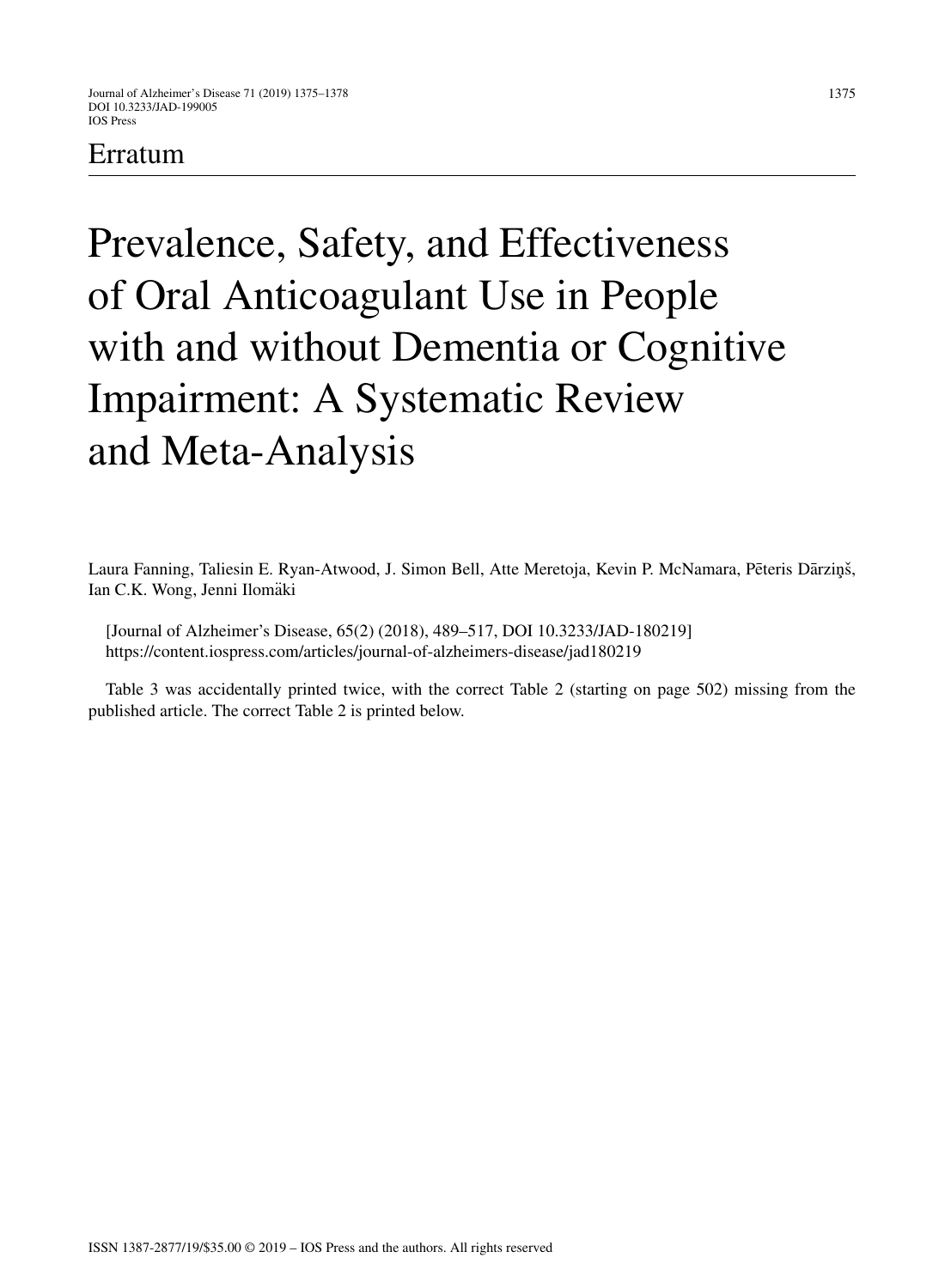|                        | Prevalence of oral anticoagulant use in studies of persons with and without dementia - stratified by healthcare setting (by year of publication) |                            | Table 2                                             |                                               |                                                  |                         |
|------------------------|--------------------------------------------------------------------------------------------------------------------------------------------------|----------------------------|-----------------------------------------------------|-----------------------------------------------|--------------------------------------------------|-------------------------|
| Author (year)          | Age <sup>a</sup> and gender, %<br>female                                                                                                         | Prevalence of              | anticoagulant<br>Prevalence of                      | Prevalence of                                 | Prevalence of                                    | Odds ratio <sup>b</sup> |
|                        |                                                                                                                                                  | (study sample)<br>dementia | use (study sample)                                  | persons with dementia<br>anticoagulant use in | persons without dementia<br>anticoagulant use in | $(95\%$ CI)             |
| Choudhry (2006)[60]    | Warfarin users                                                                                                                                   | 1738/116200 (2%)           | Community or General Practice<br>50551/116200 (44%) | 556/1738 (32%)                                | 49995/114462 (43.7%)                             | $0.61(0.55 - 0.67)$     |
|                        | $(n = 50551)$ with                                                                                                                               |                            |                                                     |                                               |                                                  |                         |
|                        | providers = $76.2(6.5)$ ,<br>identifiable                                                                                                        |                            |                                                     |                                               |                                                  |                         |
|                        | 48.3%                                                                                                                                            |                            |                                                     |                                               |                                                  |                         |
|                        | Warfarin non-users<br>$(n = 65649)$ with                                                                                                         |                            |                                                     |                                               |                                                  |                         |
|                        | identifiable                                                                                                                                     |                            |                                                     |                                               |                                                  |                         |
|                        | providers = $77.2(7.1)$                                                                                                                          |                            |                                                     |                                               |                                                  |                         |
|                        | 49% female                                                                                                                                       |                            |                                                     |                                               |                                                  |                         |
| Lopponen (2006)[69]    | CVD+no dem: 79.8 (4.4)<br>CVD+dem: 84.4 (5.7)                                                                                                    | 85/409 (21%)               | Warfarin use only <sup>d</sup><br>24/64 (38%)       | 5/20 (25%)                                    | 19/44 (43.2%)                                    | $0.44(0.14-1.42)$       |
|                        | 66% female                                                                                                                                       |                            |                                                     |                                               |                                                  |                         |
| Ewen (2012)[54]        | 70(13.3)                                                                                                                                         | 87/1141 (8%)               | 764/1141 (67%)                                      | 55/87 (63%)                                   | 709/1054 (67.3%)                                 | $0.84(0.53 - 1.32)$     |
|                        | 48% female                                                                                                                                       |                            |                                                     |                                               |                                                  |                         |
| Holt (2012)[62]        | Median age <sup>c</sup> (at AF<br>diagnosis): $73.0$                                                                                             | 374/34041 (1%)             | 18042/34041 (53%)                                   | 108/374 (29%)                                 | 17934/33667 (53.2%)                              | $0.36(0.28 - 0.45)$     |
|                        | $(1QR = 64.0 - 81.0)$ ,                                                                                                                          |                            |                                                     |                                               |                                                  |                         |
|                        | median age (in 2010,                                                                                                                             |                            |                                                     |                                               |                                                  |                         |
|                        | 69762 registered in                                                                                                                              |                            |                                                     |                                               |                                                  |                         |
|                        | 2010): 80.0 years                                                                                                                                |                            |                                                     |                                               |                                                  |                         |
|                        | $(QR = 71.0 - 87.0)$<br>47% female                                                                                                               |                            |                                                     |                                               |                                                  |                         |
| Scowcroft (2012)[24]   | $60-69 = 17054(21%)$                                                                                                                             | 53825/81381 (7%)           | 37119/81381 (46%)                                   | 1376/5382 (26%)                               | 35761/75999 (47.0%)                              | $0.39(0.36 - 0.41)$     |
|                        | $70-79 = 30350(37%)$                                                                                                                             |                            |                                                     |                                               |                                                  |                         |
|                        | $80+ = 33977(42\%)$<br>52% female                                                                                                                |                            |                                                     |                                               |                                                  |                         |
| Mohammed (2013)[19]    | 75.6 (11.7), 44% female                                                                                                                          | 2255/50361 (4%)            | 24064/50361 (48%)                                   | 567/2255 (25%)                                | 23497/48106 (48.8%)                              | $0.35(0.32 - 0.39)$     |
| Dreischulte (2014)[61] | 75.5 (no SD)                                                                                                                                     | 1034/21096 (5%)            | 8852/20443 (43% - all                               | 144/1006 (14%)                                | 8717/19437 (44.8%)                               | $0.21(0.17 - 0.25)$     |
|                        |                                                                                                                                                  |                            | current                                             |                                               |                                                  |                         |
|                        | 45% female                                                                                                                                       |                            | 11959/20443 (59% -<br>anticoagulation),             |                                               |                                                  |                         |
|                        |                                                                                                                                                  |                            | anticoagulant ever<br>since diagnosis)              |                                               |                                                  |                         |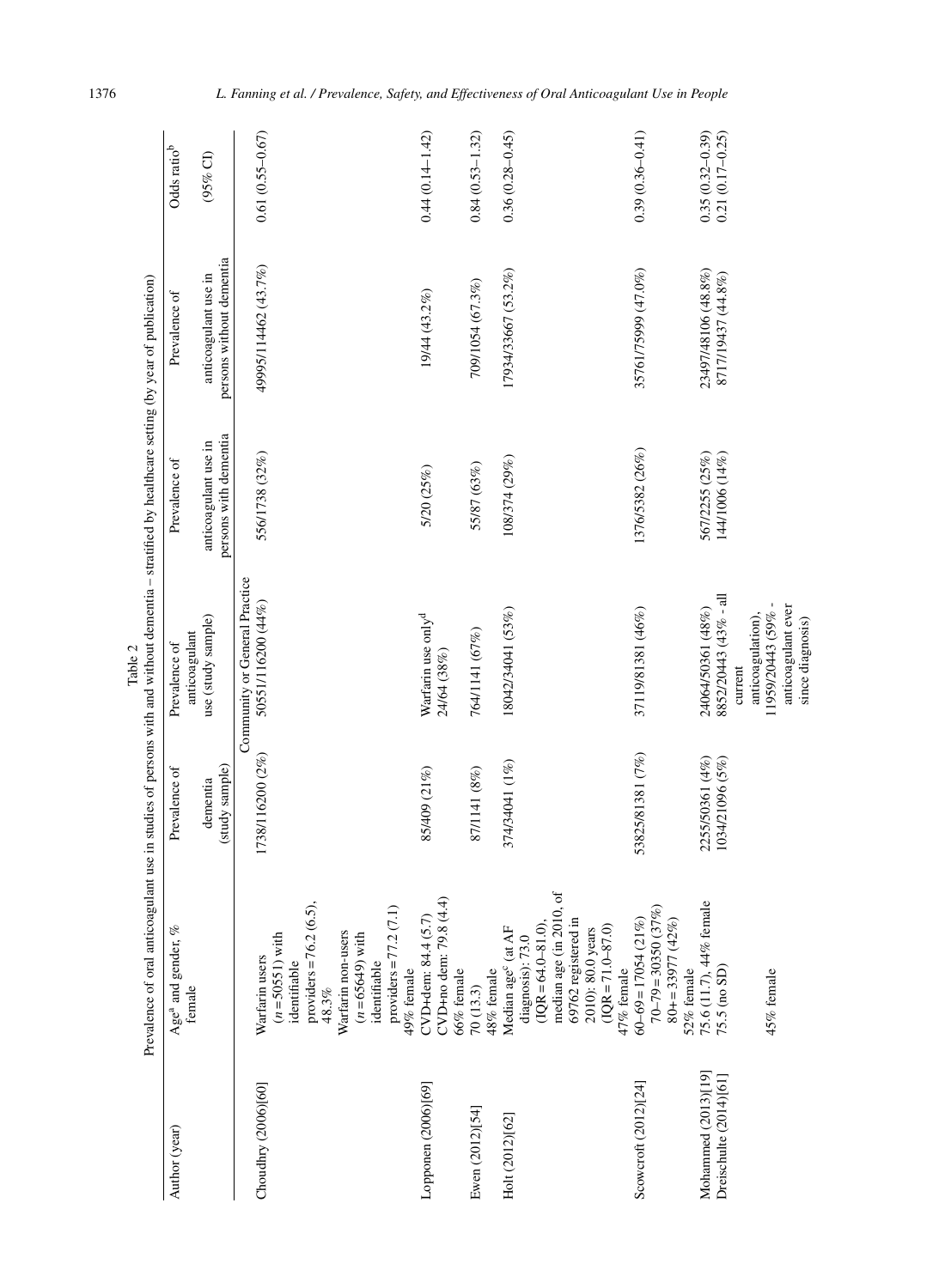| Total prevalence: community setting           |                                                                                                             | Mean (%) (Std Dev):<br>59398/304629 (20%)<br>Data combined:<br>$15(23)$ | 142523/303631 (47%)<br>Mean (%) (Std Dev):<br>Data combined:<br>50 (10) | Mean (%) (Std Dev):<br>2811/10862 (26%)<br>Data combined:<br>31 (15) | 136632/292769 (47%)<br>Mean (%) (Std Dev):<br>Data combined:<br>50(8) | $0.40(0.31 - 0.52)$                  |
|-----------------------------------------------|-------------------------------------------------------------------------------------------------------------|-------------------------------------------------------------------------|-------------------------------------------------------------------------|----------------------------------------------------------------------|-----------------------------------------------------------------------|--------------------------------------|
| Deplanque (2004)[65]<br>Hospital              | 78 (range<br>Median age:<br>58% female<br>29-101)                                                           | 82/370 (22%)                                                            | 82/288 (29%)                                                            | 4/41 (10%)                                                           | 78/329 (24%)                                                          | $0.35(0.12 - 1.01)$                  |
| Deplanque (2006)[66]                          | 65-74:85 (26.6%)<br>$\geq$ 75:205 (64.1%)<br>$<65:30(9.4\%)$<br>57% female                                  | 38/320 (12%)                                                            | 186/320 (58%)                                                           | 7/38 (18%)                                                           | 179/282 (64%)                                                         | $0.13(0.06 - 0.31)$                  |
| Hylek (2006)[55]                              | 58% female<br>80 (no SD)                                                                                    | 51/405 (13%)                                                            | 206/405 (51%)                                                           | 8/51 (16%)                                                           | 198/354 (56%)                                                         | $0.15(0.07 - 0.32)$                  |
| Lefebvre (2006)[68]                           | (range: $54 - 101$ ), $59\%$<br>Median age: 78.5 years<br>female                                            | 24/204 (12%)                                                            | 53/204 (26%)                                                            | 2/24(8%)                                                             | 51/180 (28%)                                                          | $0.23(0.05 - 1.01)$                  |
| Partington (2007)[59].e                       | 77.7 (8.6), 47% female<br>No OAC<br>OAC                                                                     | 22/106 (21%)                                                            | 57/106 (29%)                                                            | 12/22(55%)                                                           | 45/84 (54%)                                                           | $1.04(0.41 - 2.67)$                  |
| Doucet (2008)[67]                             | 82.0 (9.2), 42% female<br>84.7 (7)                                                                          | 57/209 (27%)                                                            | 102/209 (49%)                                                           | 23/57 (40%)                                                          | 79/152 (52%)                                                          | $0.63(0.34-1.16)$                    |
| De Breucker (2010)[64]<br>Tanislav (2014)[70] | 61% female<br>84 (5), $72\%$ female<br>$58\%$ female<br>77.61 (8.6)                                         | $\frac{65/111}{59\%} \frac{(59\%)}{241/1828}$                           | 827/1828 (45%)<br>57/111 (51%)                                          | 67/241 (28%)<br>35/65 (54%)                                          | 760/1587 (48%)<br>22/46 (48%)                                         | $1.27(0.60-2.71)$<br>0.42(0.31-0.56) |
| Formiga (2016)[50]                            | $82.7(6)$<br>74% female                                                                                     | 249/1225 (20%)                                                          | 99/1225 (8%)                                                            | 30/249 (12%)                                                         | 69/976 (7%)                                                           | $1.80(1.14-2.83)$                    |
| McGrath (2016)[20]                            | 54% female<br>79(9)                                                                                         | 195/1405 (14%)                                                          | 786/1405 (56%)                                                          | 67/195 (34%)                                                         | 719/1210 (59%)                                                        | $0.36(0.26 - 0.49)$                  |
| Shah (2016)[17]                               | No OAC = $82(75-87)$ ,<br>$OAC = 79(73-85)$<br>Median age (IQR)<br>No OAC 54.9%<br><b>OAC53%</b><br>Females | 589/5781 (10%)                                                          | 4235/5781 (73%)                                                         | 377/589 (64%)                                                        | 3858/5102 (76%)                                                       | $0.57(0.48 - 0.69)$                  |
| Total prevalence: Hospital setting            |                                                                                                             | Mean (%) (Std Dev):<br>1613/11964 (13%)<br>Data combined:<br>20 (14)    | Mean (%) (Std Dev):<br>6690/11882 (56%)<br>Data combined:<br>45 (18)    | Mean (%) (Std Dev):<br>Data combined:<br>632/1572 (40%)<br>31 (20)   | Mean (%) (Std Dev):<br>6058/10302 (59%)<br>Data combined:<br>47 (20)  | $0.49(0.33 - 0.73)$                  |
|                                               |                                                                                                             |                                                                         |                                                                         |                                                                      |                                                                       | (Continued)                          |